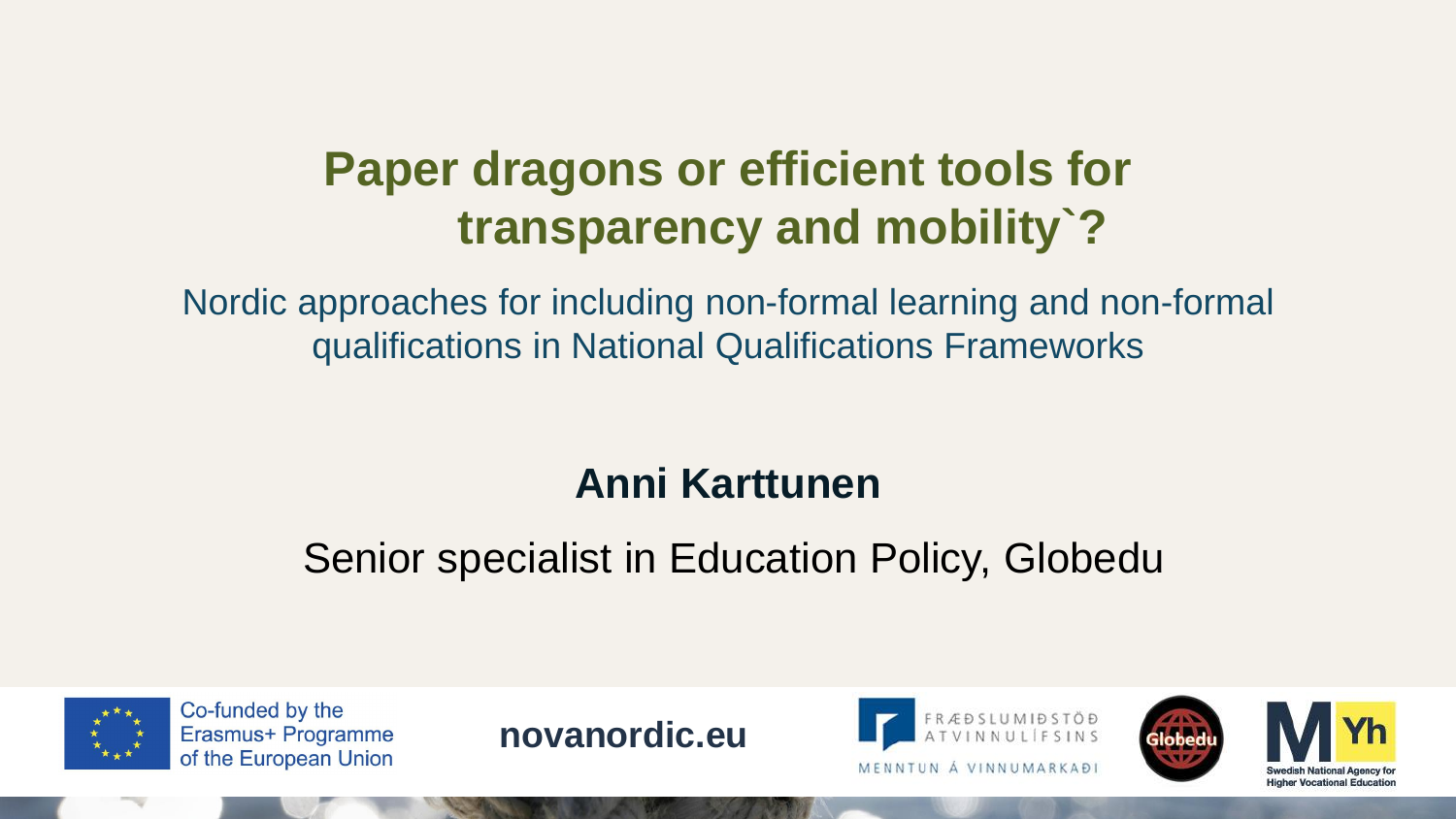## **Project aim**

- NOVA will examine if and how non-formal qualifications are included in National Qualifications Frameworks (NQF) in the Nordic countries as well as a few Central European countries.
- NOVA will also examine if these qualifications can be awarded through validation procedures.

The working definition of non-formal qualifications within the project is all qualifications that are not part of and awarded through formal education







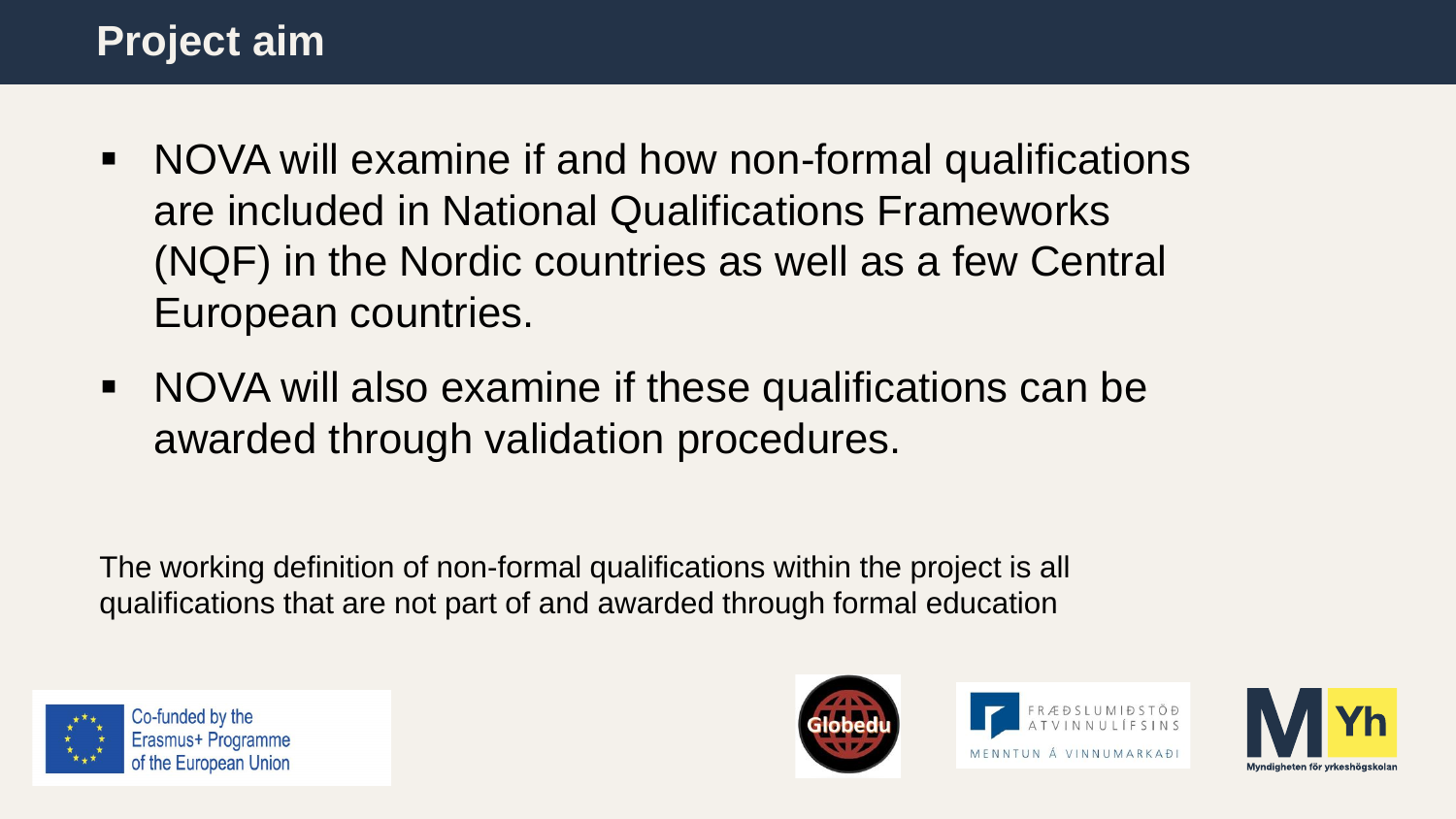### **Comparative study – data collection**

**Survey developed under six areas:**



Links between national qualification frameworks and validation arrangements

Including non-formal learning and non-formal qualifications in NQFs



Œ

Legal and institutional arrangements and stakeholder involvement



**Quality assurance** 

**Transparency** 



**Qualification design** and development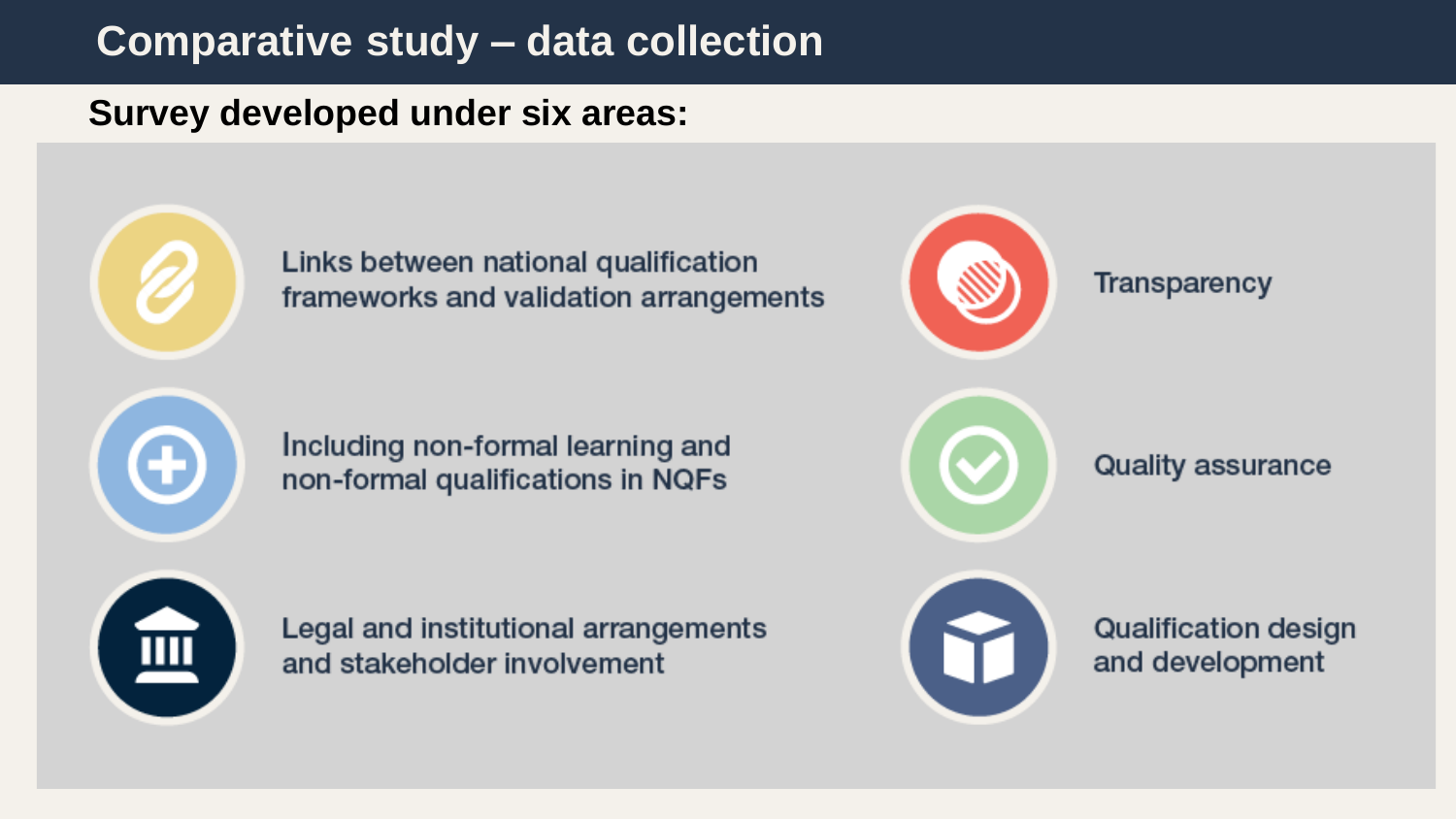- 36 statements (yes, partly/under development, no, N/A)
- 18 open questions
- The replies in the multiple choice statements carried points: 3p=yes; 2p=partly/under development; 0p=no or N/A
- The overall score of each category in each country was calculated in percentages
- Open questions were designed to gather more specific data on e.g. procedures, stakeholders, communications etc.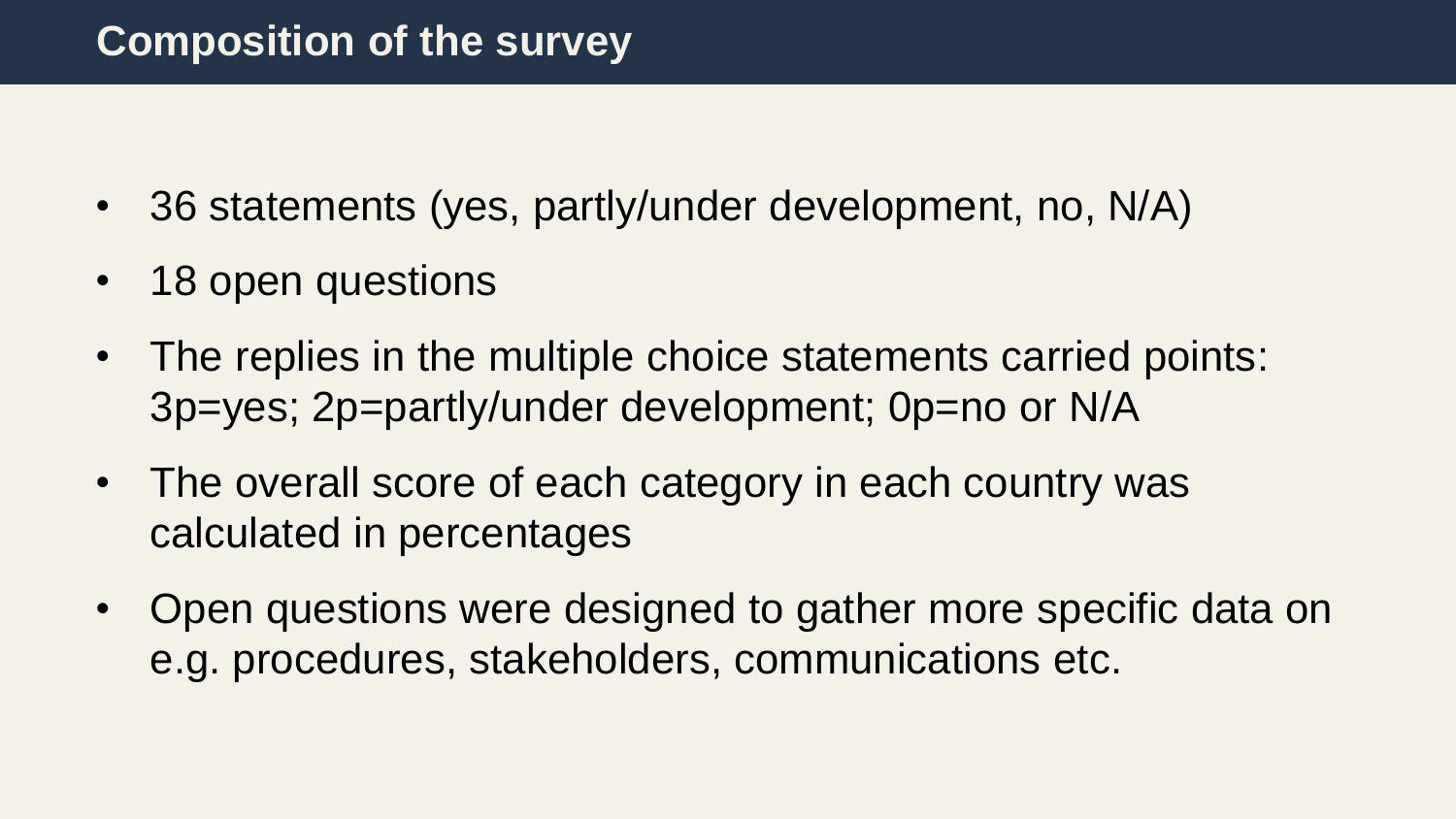## **Participating countries**

- Survey was sent out to seven countries' EQF National Coordination Points end of March 2022
	- ➢ Austria
	- ➢ Denmark
	- ➢ Finland
	- ➢ Iceland
	- $\triangleright$  The Netherlands
	- ➢ Norway
	- ➢ Sweden



- ₩
- ÷



--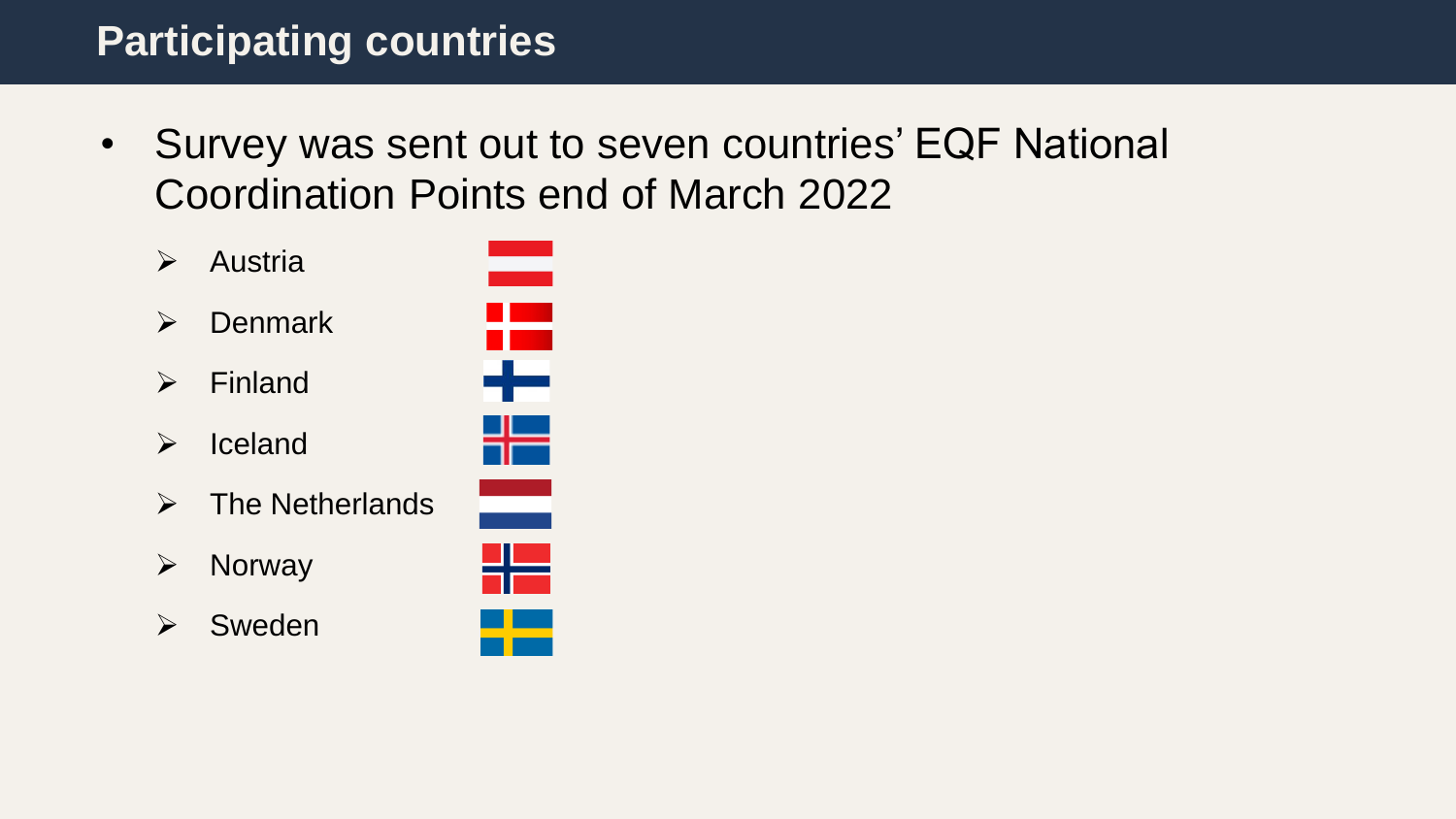## **Stages of NQF developments in 2020 overview**

According to [2020 CEDEFOP overview](https://www.cedefop.europa.eu/files/8611_en.pdf) of NQFs, **Sweden and Iceland** were on Activation stage, the rest on Operational stage

#### **Activation stage**

• The activation stage, also referred to as a preparatory operational stage, is characterised by the **consolidation of governance and the concrete building up of administrative and technical capacity and expertise.** During this stage the practical interaction of the NQF with the existing qualification system(s) and qualifications is determined.

#### **Operational stage**

- The operational stage is the **stage of full implementation**. The NQF adds value and contributes to meeting the objectives identified and negotiated during previous stages.
	- ➢ *In most countries there have been many developments since the CEDEFOP survey*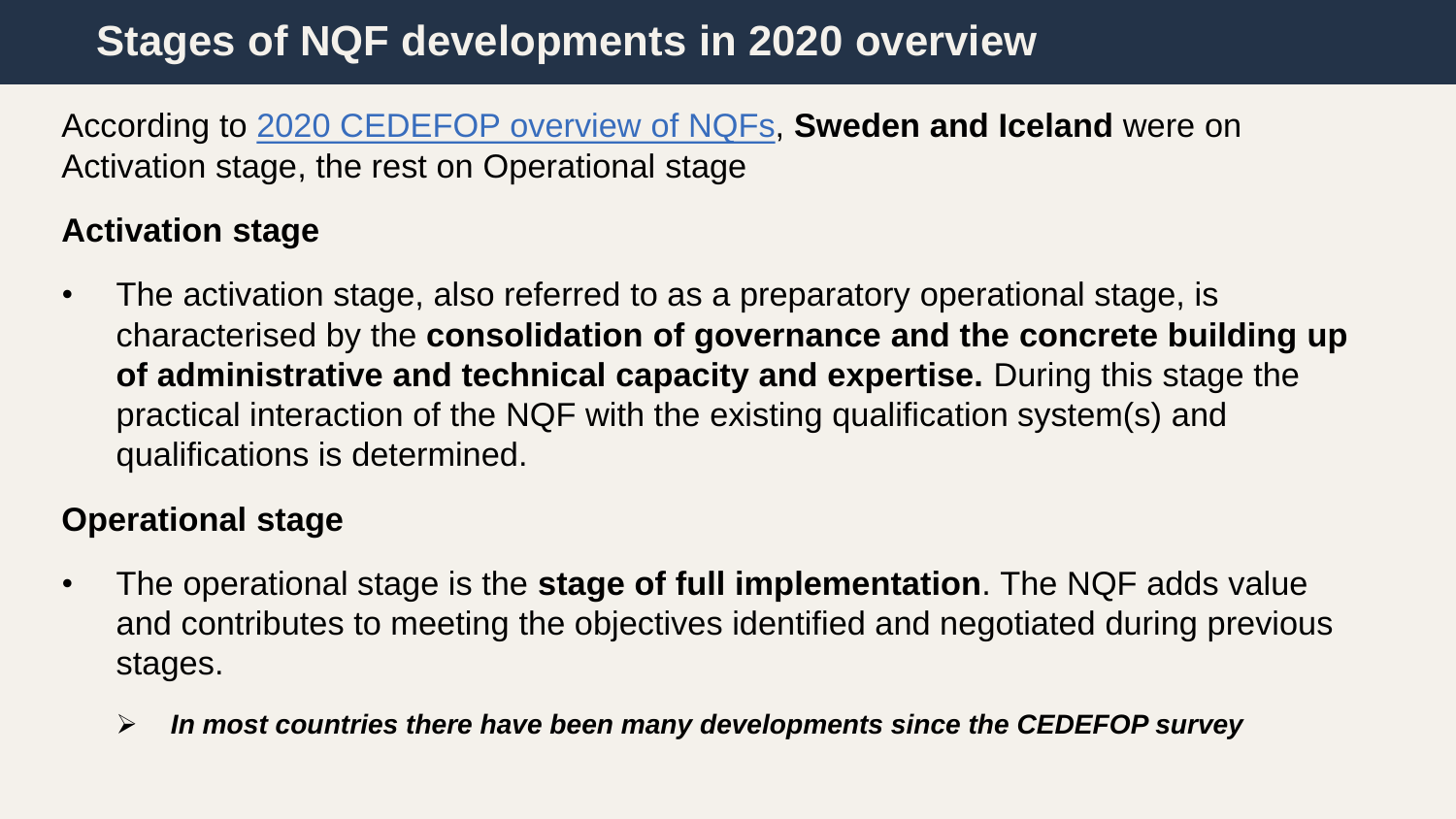### **Results of the survey (overview)**

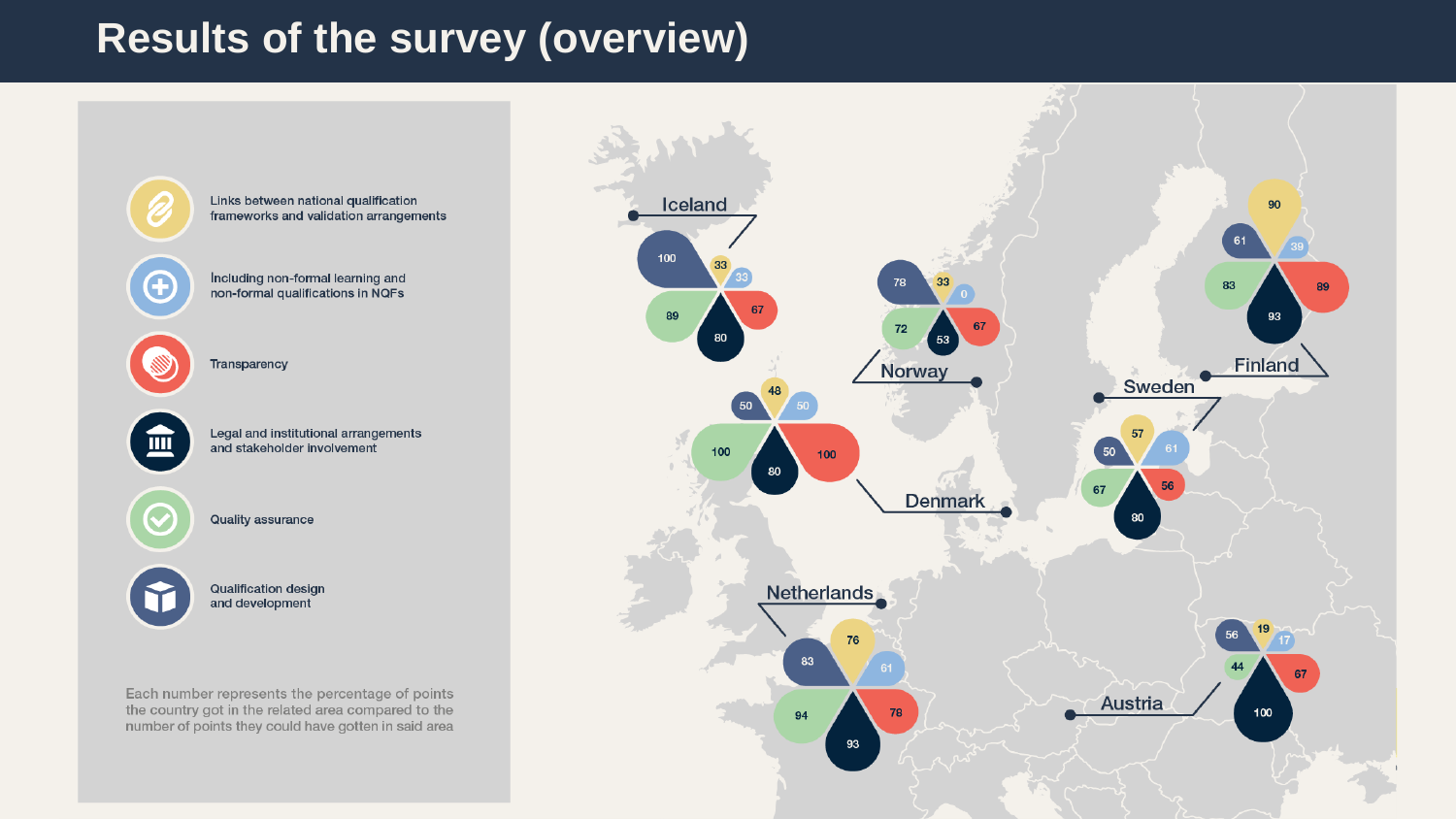### **General analysis on survey results (multiple choice)**

- Countries defined non-formal learning/non-formal qualification very similarly
- The **strongest** overall feature**: legal and institutional arrangements and stakeholder involvement**  $\triangleright$  Strong stakeholder cooperation in general
- The **weakest** overall feature: **including non-formal learning and non-formal qualifications in NQFs**
	- ➢ Most countries (except for NO) are either levelling non-formal qualifications in NQFs or are planning on expanding access in the near future. The *Netherlands and Sweden have the most open levelling procedures in terms of non-formal qualifications*.
- The **second weakest** overall feature: Links between **NQFs and validation arrangements**
	- $\triangleright$  Finland and the Netherlands have the widest validation arrangements in relation to NQFs, however all the countries had some validation features in connection with the NQFs.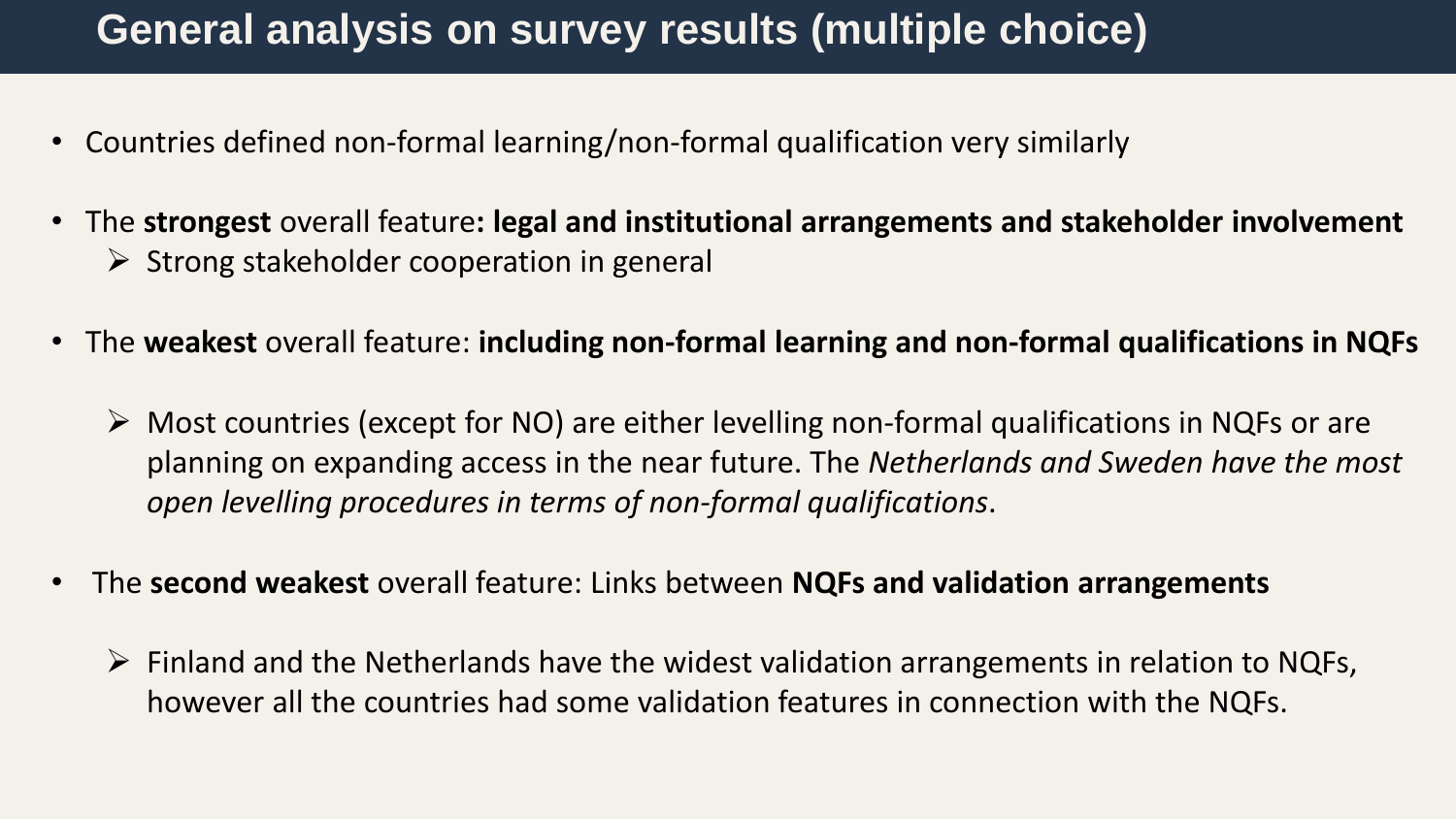### **Focus on the weakest points**



Links between national qualification frameworks and validation arrangements

*NB! There were no open questions in this category*

#### **Statements:**

- All qualifications in the NQF can be awarded through validation *(NL 'yes', IS&NO 'no', others 'partly')*
- Part-qualifications can be awarded through validation *(IS, NO, DK 'no', others 'yes' or 'partly')*
- There is an individual (legal, subjective) right to validation linked with the NQF *(FI&NO 'yes')*
- It is possible for learners to accumulate part-qualifications and/or micro credentials towards a full qualification *(IS&AT 'no'; others 'yes' or 'partially')*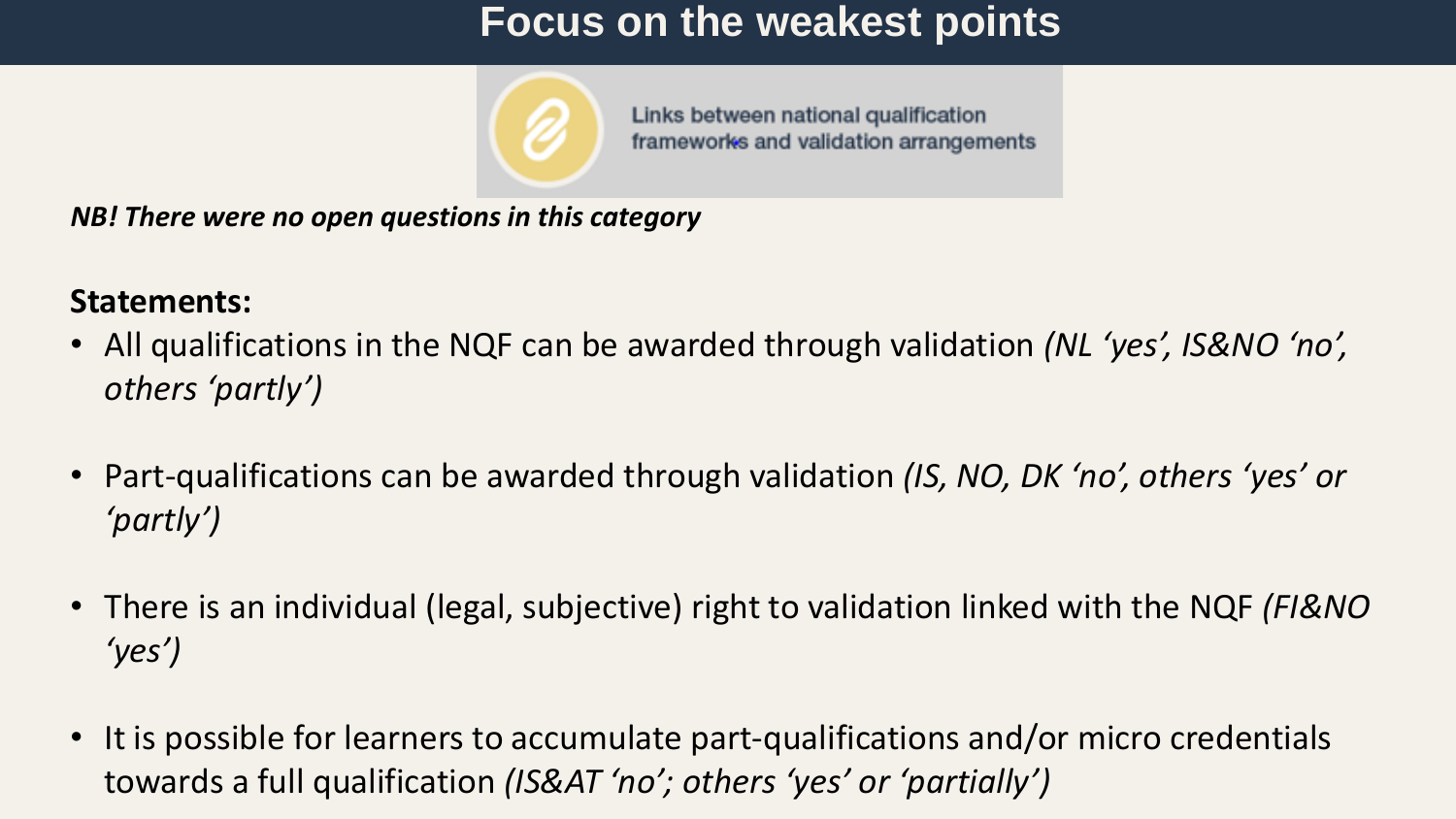### **Focus on the weakest points (continued)**



Links between national qualification frameworks and validation arrangements

#### **Statements:**

- The same learning outcomes (competence criteria/qualification requirements) are used for awarding qualifications regardless of the learning pathway (e.g training or validation of prior learning) *(IS&AT 'no'; others 'yes' or 'partially')*
- It is possible to obtain non-formal qualifications through validation *(DK&NO 'no', others 'yes' or 'partially')*
- It is possible to obtain parts of non-formal qualifications through validation *(DE&NO 'no', others 'yes' or 'partially')*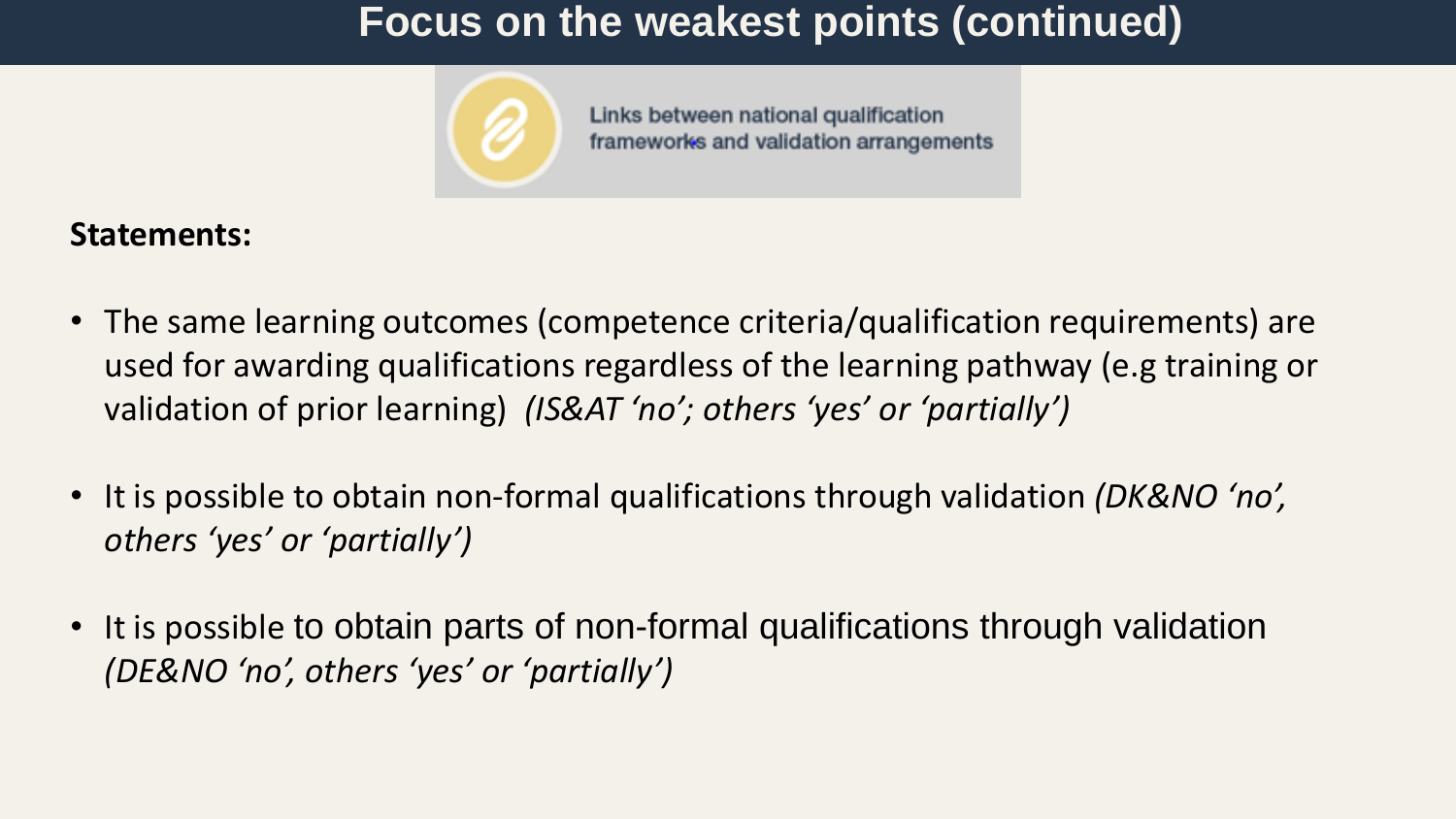### **Focus on the weakest points (open questions)**

Including non-formal learning and non-formal qualifications in NQFs



#### **Questions:**

- If not possible now, **is there a national strategy/plan to include non-formal qualifications in the NQF in the future**? *(NO 'no', other allow – at least in theory)*
- Can you describe the **procedure for levelling**? Who decides on the level? What factors are considered when deciding level? What is the official body that decides, which qualifications are included and levelled in the NQF? Who is involved in the process of validating the qualification before/during a levelling decision? *(Similar procedures: Ministries, NCPs and stakeholders in cooperation, in NO and DK no procedure description)*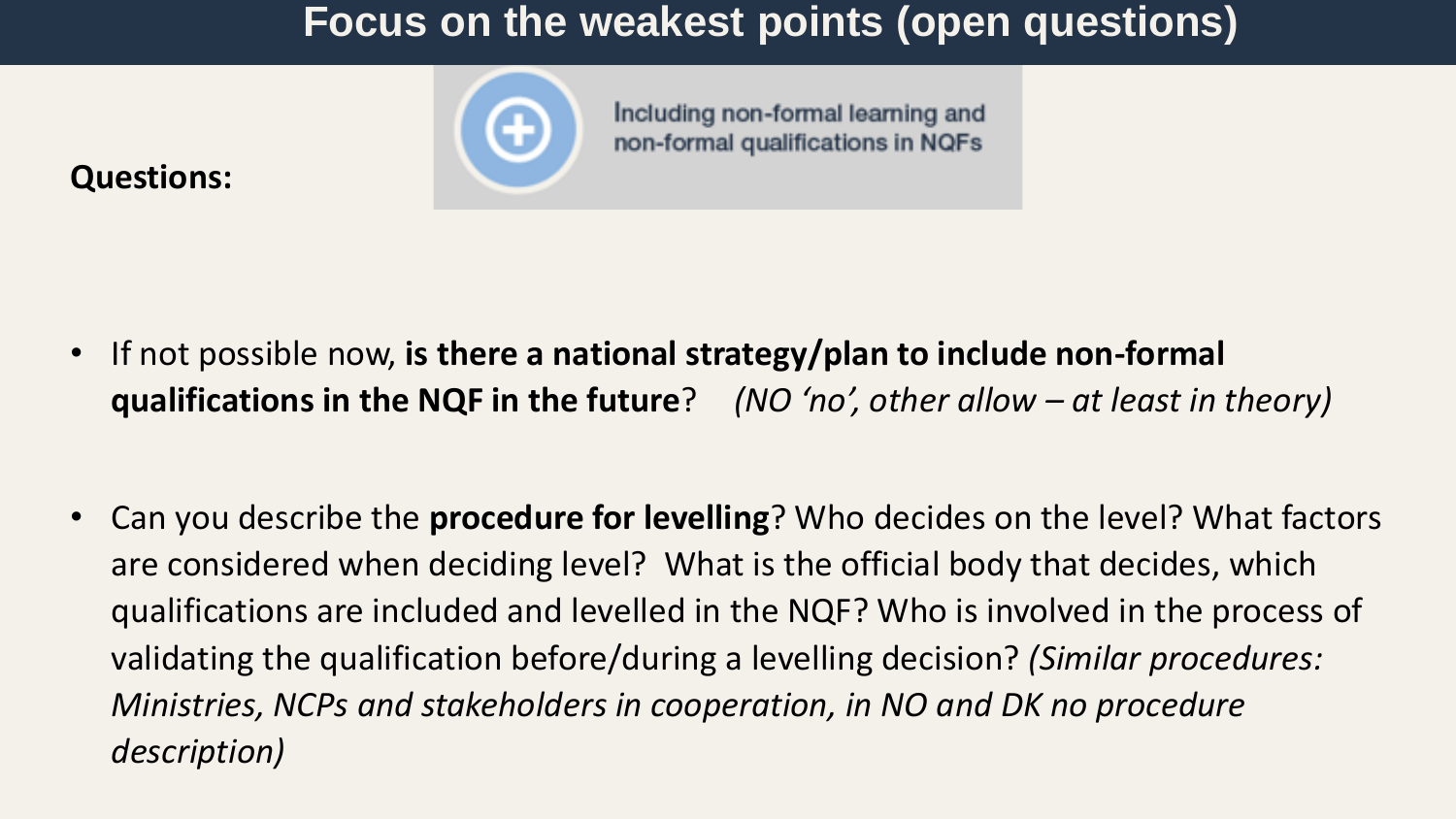### **Focus on the weakest points (open questions)**

Including non-formal learning and non-formal qualifications in NQFs



#### **Questions:**

- **Who is allowed/authorised to have qualifications included in NQFs**? Who is allowed/authorised to have **non-formal qualifications included in NQFs? Who can apply for "levelling***"? (In general all providers are allowed – if possible according to the system – to apply for levelling and have quals included if criteria are met)*
- What type of **credit system** linked with the NQF (ECTS, ECVET, other)? What is the "smallest" qualification that can be included? (Countries have very different practices: *FI only country that adheres to competence points in non-formal qualifications. In formal education ECTS/ECVET or similar are used.)*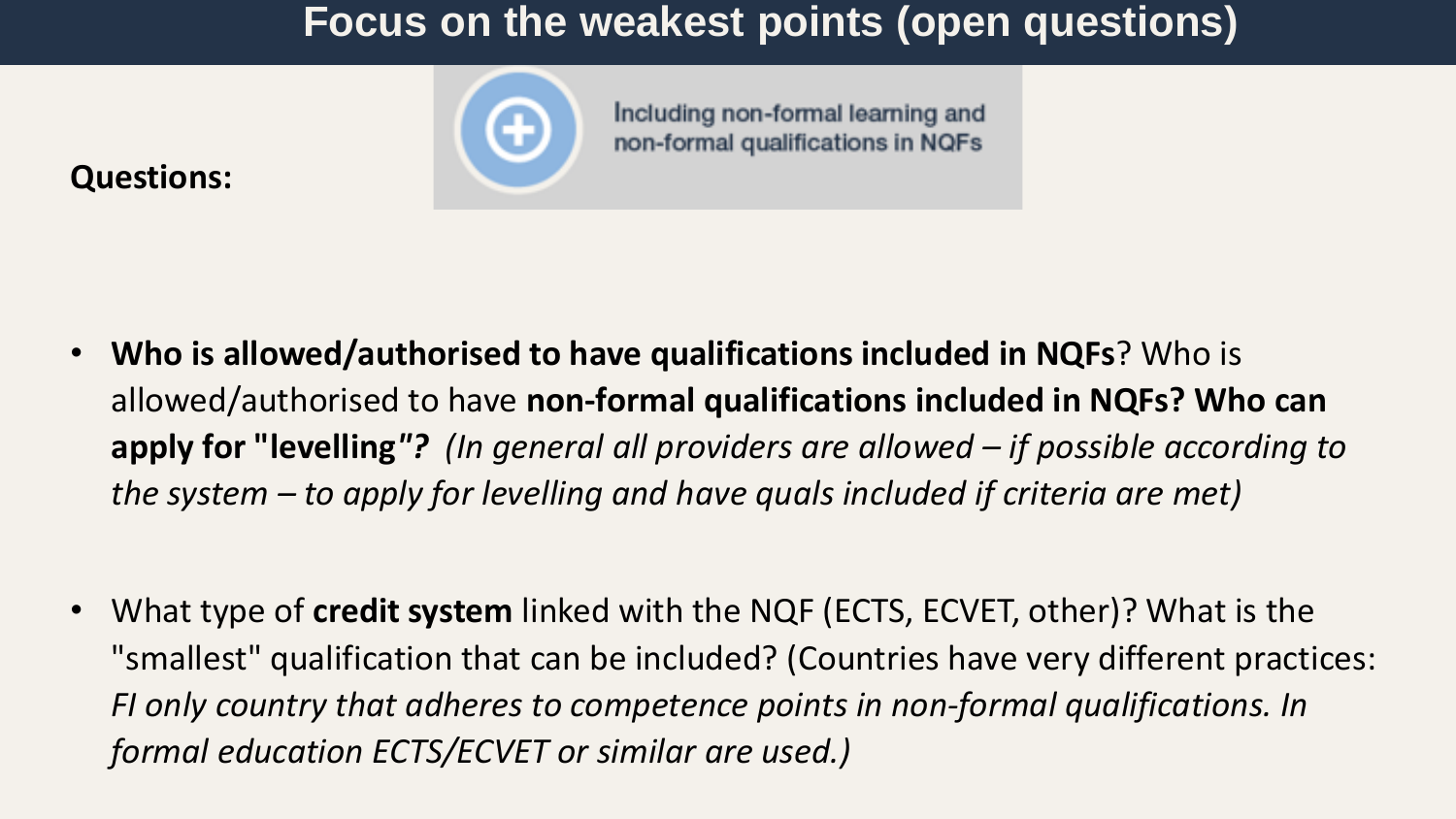### **What questions should we ask ourselves?**

- Formal qualifications are "automatically" levelled according to their type, whereas non-formal qualifications go through a relatively strong scrutiny: does this mean that non-formal qualifications correspond to the NQF level more accurately and are better quality assured?
- If there are no credit point or competence point requirements for non-formal qualifications, but are levelled to NQF, how are they comparable?
- If validation arrangements remain weak in connection with the NQFs and qualifications within, what does that mean from the viewpoint of mobility between countries? And equality of citizens in the Single Market?
- At the moment, the non-formal qualifications that are levelled and included into NQFs are rather sizeable competence units – partly due to the workload connected to the approval process. What could be done to make the process smoother, quicker? What about micro credentials?